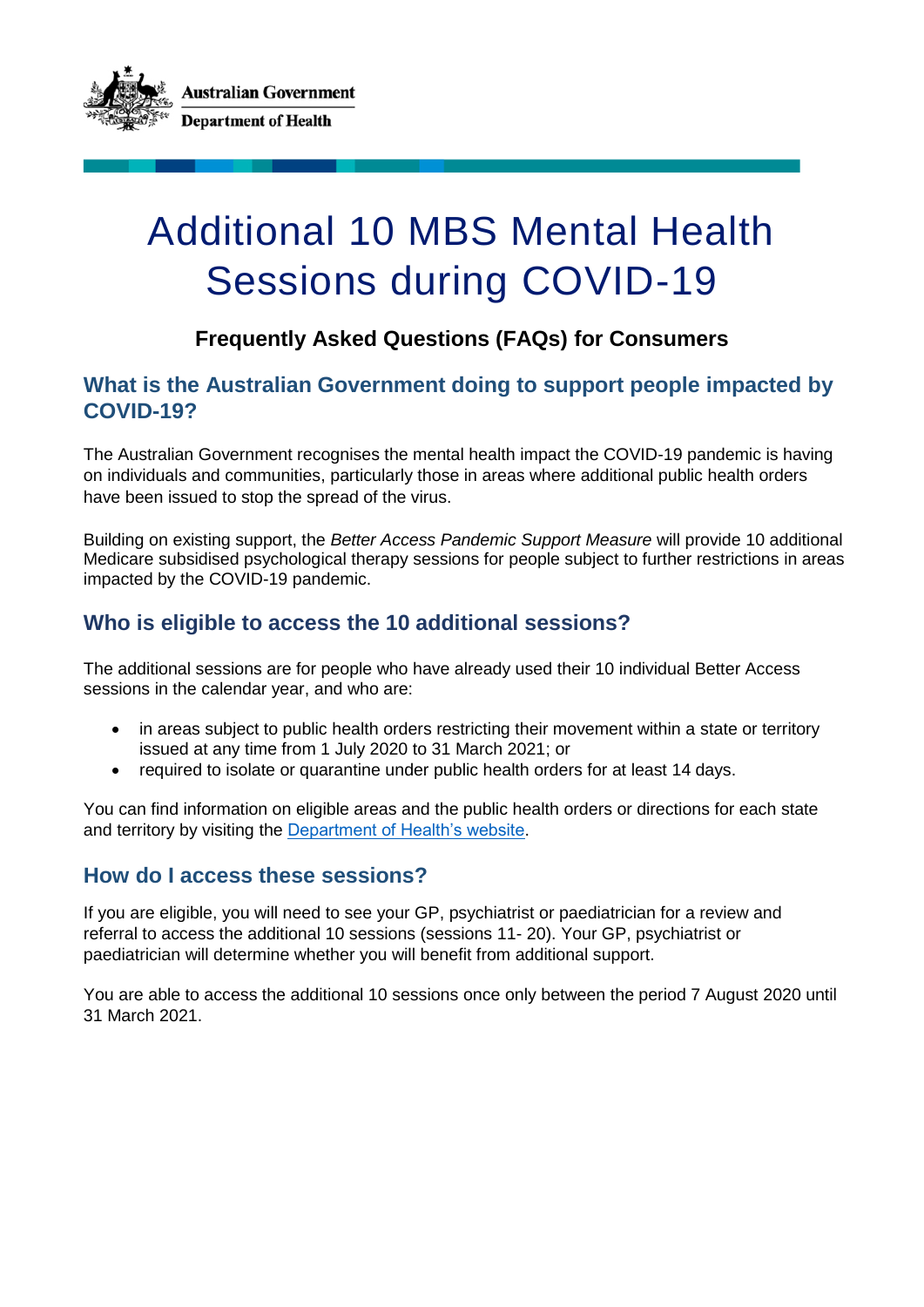# **Do I need a new Mental Health Treatment Plan to access the additional 10 sessions?**

No, you do not need a *new* Mental Health Treatment Plan to access the additional 10 sessions but you do need to have an *existing* Mental Health Treatment Plan. If you already have a Mental Health Treatment Plan, see the 'How do I access these sessions?' for further information.

## **What if I don't have a Mental Health Treatment Plan?**

If you don't have a Mental Health Treatment Plan then you will need to discuss this with your GP. Your GP can determine if you need a Mental Health Treatment Plan. If your GP gives you a Mental Health Treatment Plan then you can access the existing Better Access Services.

#### **What services are available** *without* **a Mental Health Treatment Plan?**

A range of other mental health services and supports are available to people during the pandemic which do not require you to have a Mental Health Treatment Plan.

Beyond Blue established a 24/7 phone counselling service (1800 512 348). This service is staffed by accredited mental health professionals to help people experiencing stress or anxiety associated with the impacts of the pandemic such as health concerns, employment changes, business closures or family pressures. You can find further information about the Beyond Blue Coronavirus Mental Wellbeing Support Service by visiting [coronavirus.beyondblue.org.au](https://coronavirus.beyondblue.org.au/) or calling the phone counselling service line.

You may also like to consider using digital services. Digital services can be used to complement, or as an alternative to, face-to-face therapies allowing you to seek support in times of need, or when and where most convenient. The Government's digital mental health gateway, Head to Health, is a consumer-friendly website that aims to help people more easily access information, advice and free or low cost phone and online counselling, treatment and crisis support. Head to Health is available at [headtohealth.gov.au.](https://headtohealth.gov.au/)

## **I had a review after six sessions. Do I need another review to access these sessions?**

Yes, you will need to see your GP, psychiatrist or paediatrician for a review and referral to access the additional 10 sessions (sessions 11- 20) even if you had a review after six sessions. Your GP will determine whether you will benefit from additional support.

#### **Can I access additional group sessions?**

No, this new measure is for individual psychological services only.

#### **Can I receive sessions via telehealth?**

You can access these services face-to-face until 31 March 2021.

Alternatively, you can access services via telehealth (video) and phone. Consistent with COVID-19 temporary MBS telehealth items, telehealth and phone items are currently available until 30 September 2020.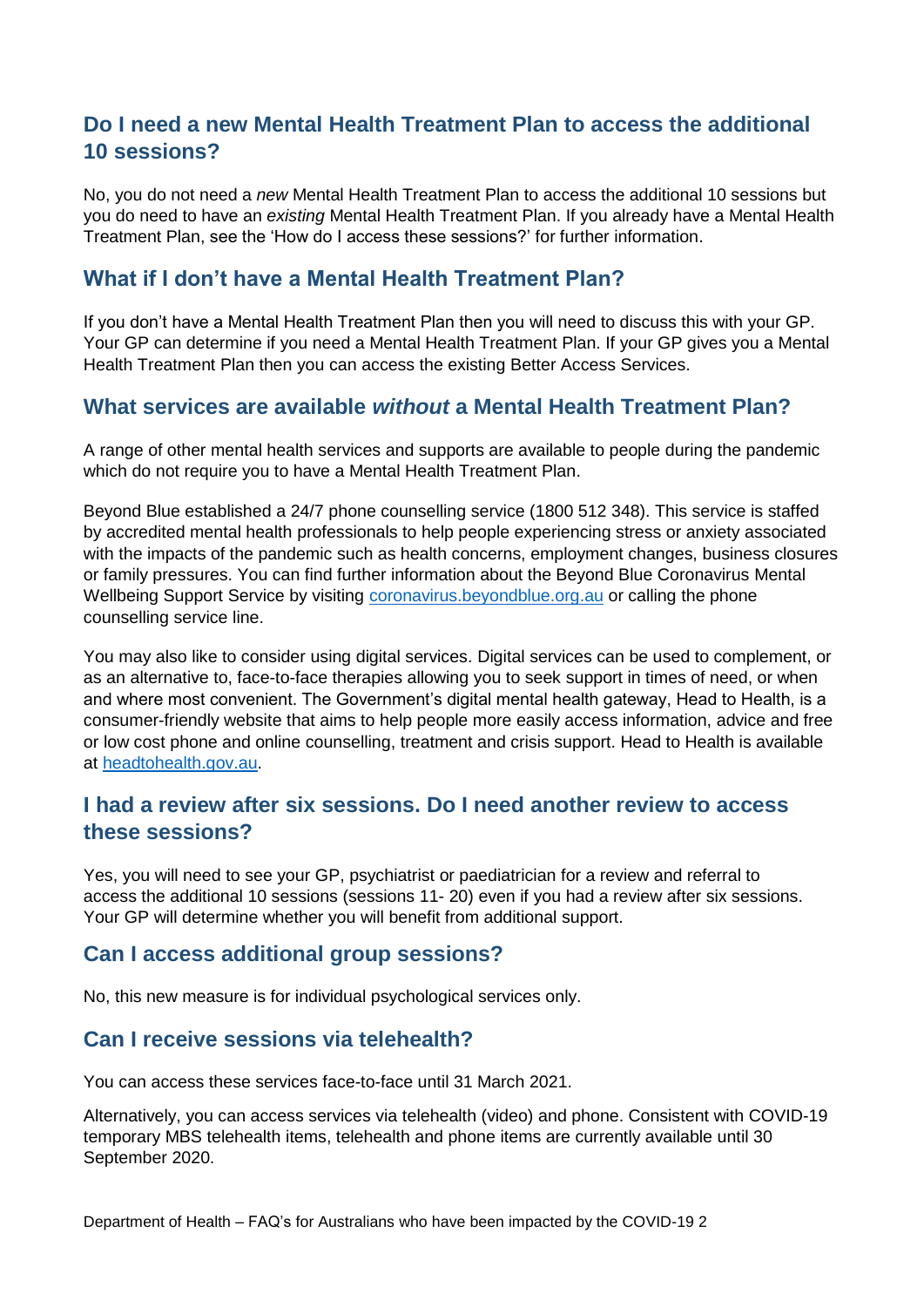# **What happens if I haven't used up all my additional 10 sessions before 31 March 2021?**

The MBS items are temporary and cannot be accessed after 31 March 2021.

## **Can I still access the additional 10 sessions if the public health orders in my area change?**

Yes, the additional sessions are for people who have already used their 10 Better Access sessions in the calendar year and who are:

- in an area subject to public health orders restricting their movement within a state or territory issued at any time from 1 July 2020 to 31 March 2021; or
- required to isolate or quarantine under public health orders for at least 14 days.

#### **I am not in a lockdown area but am required to isolate. Can I still access these services?**

While a number of areas within Victoria are subject to specific directions which restrict movement within the State, other state/territory public health orders restrict movement under a variety of circumstances rather than identifying specific localities.

For example, NSW residents may be eligible to receive services if they are required to quarantine or self-isolate under a state or territory public health order or direction including where a person:

- has a confirmed positive COVID-19 test requiring them to quarantine for 14 days by a public health order; or
- must self-isolate due to being a close contact of a confirmed COVID-19 case by a public health order;
- is a returning Australian citizen from overseas in quarantine; or
- must self-isolate or quarantine in accordance with a public health order after returning from another Australian state/territory.

You can find information on eligible areas and the public health orders or directions for each state and territory by visiting the [Department of Health's website.](https://www.health.gov.au/news/health-alerts/novel-coronavirus-2019-ncov-health-alert/ongoing-support-during-coronavirus-covid-19/looking-after-your-mental-health-during-coronavirus-covid-19-restrictions#mental-health-support)

# **Can I access the additional 10 sessions if I live in the border zone between New South Wales and Victoria?**

Under the NSW Government Public Health (COVID-19 Border Control) Order 2020 there are special conditions in place for people living in border zones and for people returning to NSW after entering Victoria for certain medical or hospital services. Where border zone residents have used their 10 individual sessions under Better Access and are required to self-isolate due to the operation of this, or any other public health order, you would also be eligible for the additional 10 individual Better Access sessions.

#### **How does this measure relate to the new Better Access Bushfire items?**

This new measure is separate from the Better Access Bushfire Recovery items. You can access both the bushfire items and these new items if you are eligible, noting that each has its own separate eligibility.